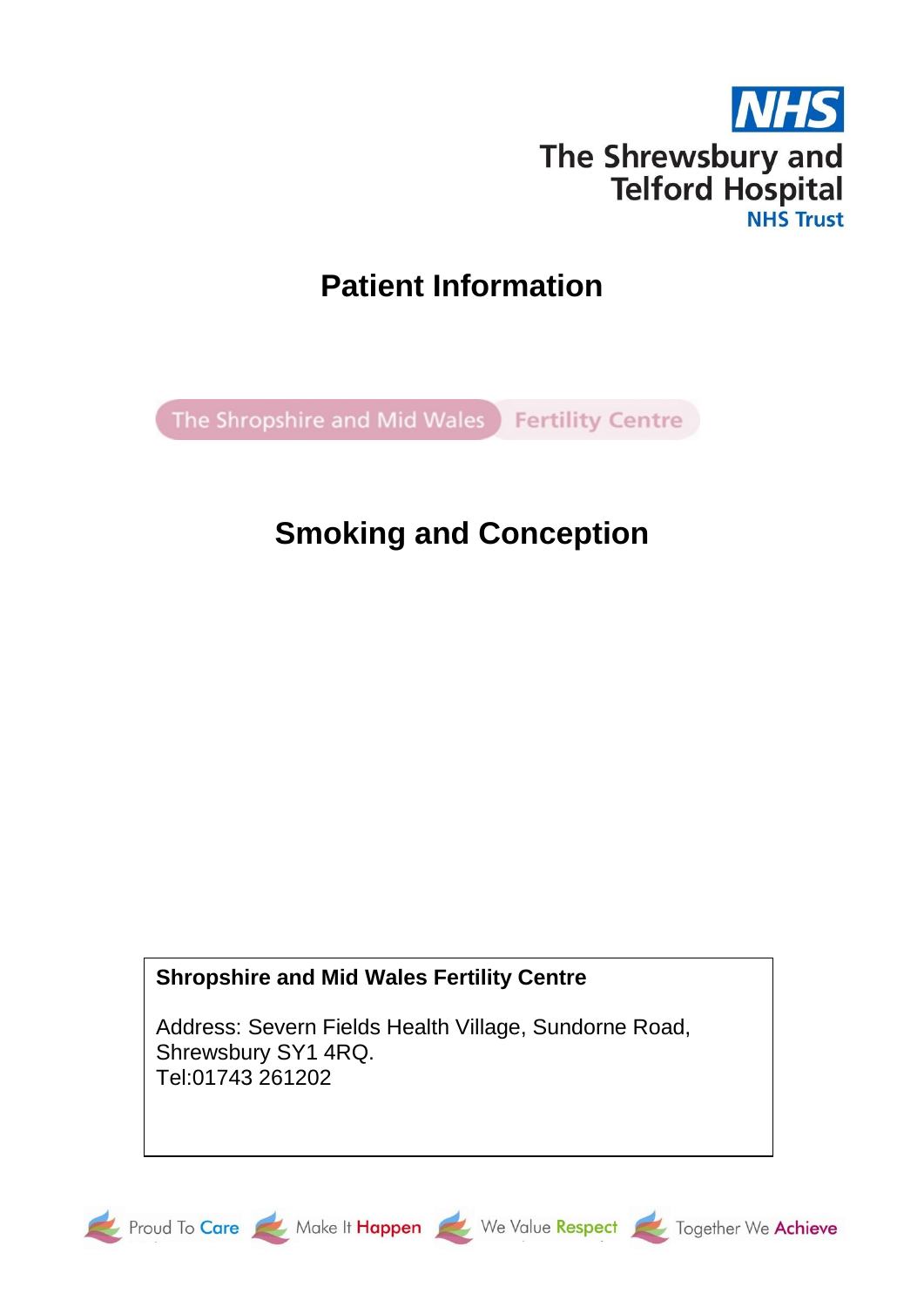## **Introduction**

Cigarette smoking is known to be harmful to your general health and to increase the risk of heart disease and cancer. It also has a serious negative effect on their chances of having a baby both naturally and through assisted conception (e.g. In-Vitro Fertilisation).

Most NHS commissioning bodies (the groups that pay for local patients to have NHS treatment) insist that patients quit smoking before being treated. This decision is made on the basis of the evidence that is summarised in this information leaflet.

Cigarette smoke contains thousands of chemicals (e.g. nicotine, cadmium, arsenic, carbon monoxide, cyanide, benzene, formaldehyde and ammonia), the majority of which are poisonous, with many causing cancer.

#### **How does cigarette smoke affect women's fertility?**

#### **The growing follicle**

Smoking brings forward the menopause by about 2 years. Women who smoke have a lower 'ovarian reserve' meaning that they have fewer eggs remaining than those that have never smoked. In animals smoking has been shown to damage the growing follicle (which contains the egg) and reduce its growth.

#### **Hormones**

Smoking can cause imbalances in the levels of your hormones. Smokers have higher testosterone levels, higher Follicle Stimulating Hormone (FSH) levels and lower levels of both Oestrogen and Progesterone at key stages in the menstrual cycle.

## **The Embryo up to day 5 (Blastocyst)**

In animals, the chemicals in cigarette smoke have been shown to inhibit (slow) the growth of the developing embryo and to increase the number of cells (individual parts of the embryo) that die during development

#### **The Fallopian tubes**

There is some evidence that smoking may be associated with an increased risk of lesions (damaged areas) forming in the fallopian tubes and an increased risk of ectopic pregnancy (a potentially life threatening condition where an embryo implants in the tubes rather than the womb). Cigarette smoke may affect how the cilia (tiny 'hairs' within the tubes) work and by doing so may affect the transport of the egg and embryo to the womb.

#### **Implantation**

Implantation is the process by which the embryo attaches to the lining of the womb. When implantation occurs you become pregnant. In smokers the implantation rate is reduced by at least 20%, making you less likely to become pregnant if you smoke.

#### **Smoking whilst pregnant**

If you smoke whilst you are pregnant, you expose the growing fetus to all of the toxic

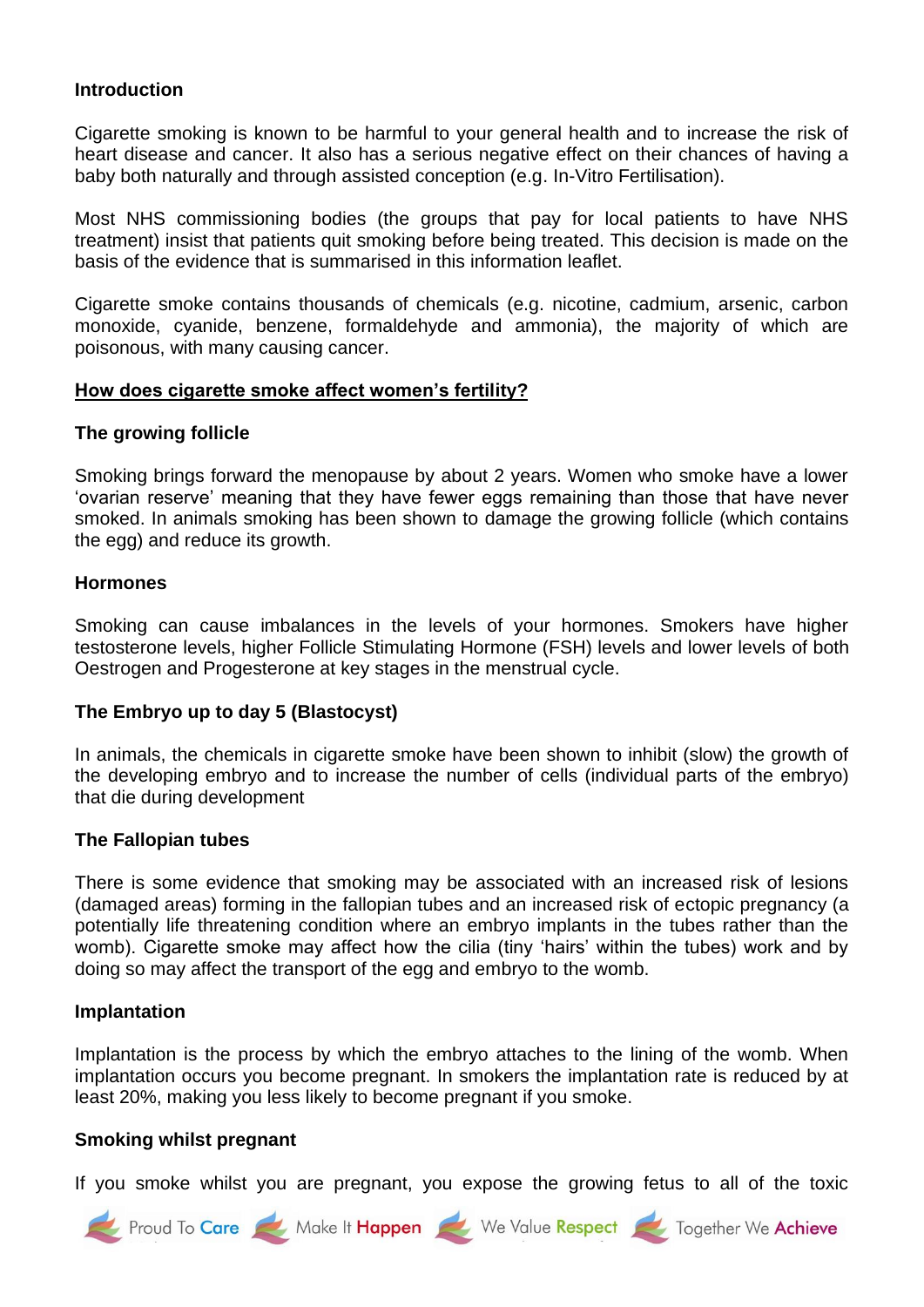chemicals that you are being exposed to. You reduce the amount of oxygen available for the fetus and as a result of this, its heart has to work harder. Babies of smokers are more likely to be born prematurely (early) and to have low birth weight. Smoking also increases the risk of stillbirth and miscarriage.

## **Smoking and IVF/ICSI**

Fertilisation rates are lower in IVF using sperm from men who smoke. Embryos produced in IVF have a lower chance of implantation (pregnancy) if the male partner smokes.

## **How does cigarette smoking affect male fertility?**

Smoking reduces the quality of the sperm and damages their DNA.

## **How long should I have given up smoking before I can have treatment?**

The longer you give up the better. We recommend that you give up smoking if you are trying to conceive, not just when you discover you need treatment.

## **Can I have treatment if I smoke?**

No. The Shropshire & Mid-Wales Fertility Service has a strict policy that it will not allow patients who smoke to be treated. Any couple found to be smoking (or where one individual smokes) will have their treatment abandoned. If you have a treatment abandoned due to smoking, this abandoned cycle will be counted as one of your allocation of NHS treatments.

## **Where can I get help to quit smoking?**

Further information about where you can get help to quit smoking can be found on the NHS website:

<https://www.nhs.uk/live-well/quit-smoking/nhs-stop-smoking-services-help-you-quit/>

## *References*

Effects of cigarette smoking on reproduction C. Dechanet, T. Anahory, J.C. Mathieu Daude, X. Quantin, L. Reyftmann, S. Hamamah, B. Hedon and H. Dechaud *Hum. Reprod. Update (2011) 17(1): 76-95.*

Fertility assessment and treatment for people with fertility problems- Clinical Guideline. National Institute for Clinical Excellence. February 2004.